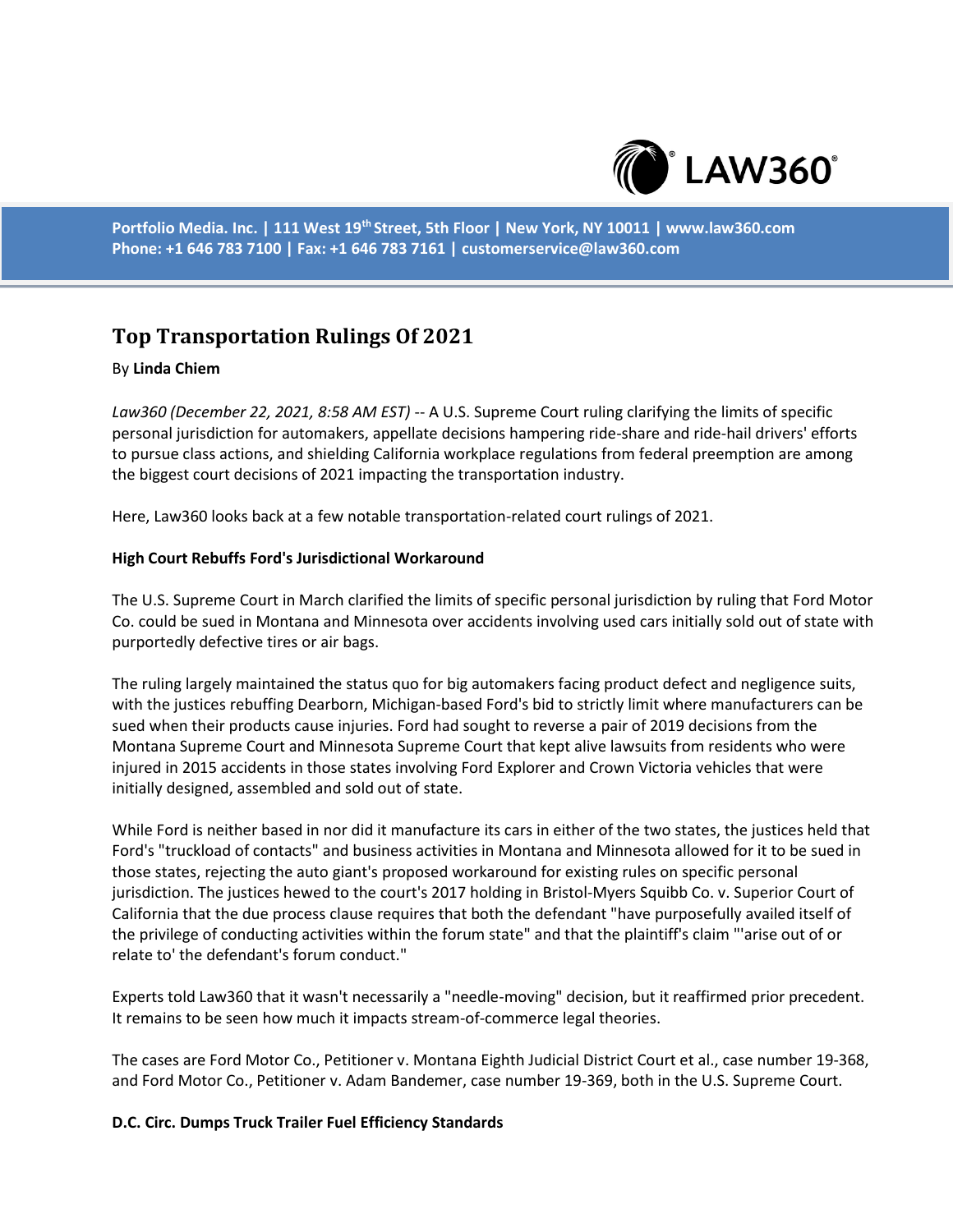A divided D.C. Circuit panel in November dumped Obama-era greenhouse gas emissions and fuel-economy standards for heavy-duty truck trailers, saying those components aren't self-propelling and therefore cannot be regulated as motor vehicles.

The panel, with one judge partially dissenting, vacated the 2016 rule issued jointly by the U.S. Environmental Protection Agency and the National Highway Traffic Safety Administration, which set greenhouse gas emissions and fuel-efficiency standards for heavy-duty truck trailers for the first time ever. The Truck Trailer Manufacturers Association immediately sued to challenge the new standards, and the D.C. Circuit issued a 2017 injunction blocking the EPA portion of the rule from taking effect. The NHTSA portion of the rule pertaining to fuel-efficiency standards, which were initially slated to take effect this year, were also put on hold in September 2020 pending the outcome of the litigation.

Experts say the D.C. Circuit panel adopted a very traditional view of the statutory term "motor vehicles" in finding that because trailers have no motor, they cannot be subject to emissions limits for motor vehicles under the Clean Air Act. The panel also found that trailers are not "vehicles" for purposes of CAA regulation, since "motorless vehicles use no fuel."

"While of limited immediate practical impact because the rule at issue had been stayed, this decision could change how EPA approaches regulation and electrification of trucks and trailers," said Amanda Shafer Berman, a partner in Crowell & Moring LLP's environment and natural resources and litigation groups. "And it may be yet another indication of the courts' inclination to rely on a traditional interpretation of statutory text to overturn government attempts to limit greenhouse gas emissions, even as the Biden administration pushes for regulatory measures that will essentially mandate increased electrification of vehicles of all types."

The case is Truck Trailer Manufacturers v. EPA, case number 16-1430, in the U.S. Court of Appeals for the D.C. Circuit.

### **Uber, Lyft Drivers Aren't Exempt From Arbitration**

Ride-share or ride-hail drivers who've alleged for years that they've been improperly classified as independent contractors are seeing their court pursuits for employee status stymied by companies' arbitration agreements.

For years, courts have been dancing around the issue of whether arbitration provisions are even valid and enforceable, and whether gig-economy drivers can wield the Federal Arbitration Act to get around them. The Ninth Circuit's August decision in Capriole v. Uber Technologies Inc. and the First Circuit's November decision in Cunningham v. Lyft Inc. determined that ride-share or ride-hail drivers don't engage in interstate commerce to be exempt from arbitration.

Section 1 of the FAA exempts from arbitration "contracts of employment of seamen, railroad employees or any other class of workers engaged in foreign or interstate commerce." But the statute doesn't precisely define the phrase "engaged in foreign or interstate commerce," nor does it specify which "class[es] of workers" are covered by the exemption — leaving those issues to be heavily litigated.

Just because the Uber and Lyft drivers had argued that they sometimes transported passengers to and from airports or across state lines, most of their trips were local and hardly equivalent to being "engaged in interstate commerce" to qualify for the Section 1 exemption, the courts said.